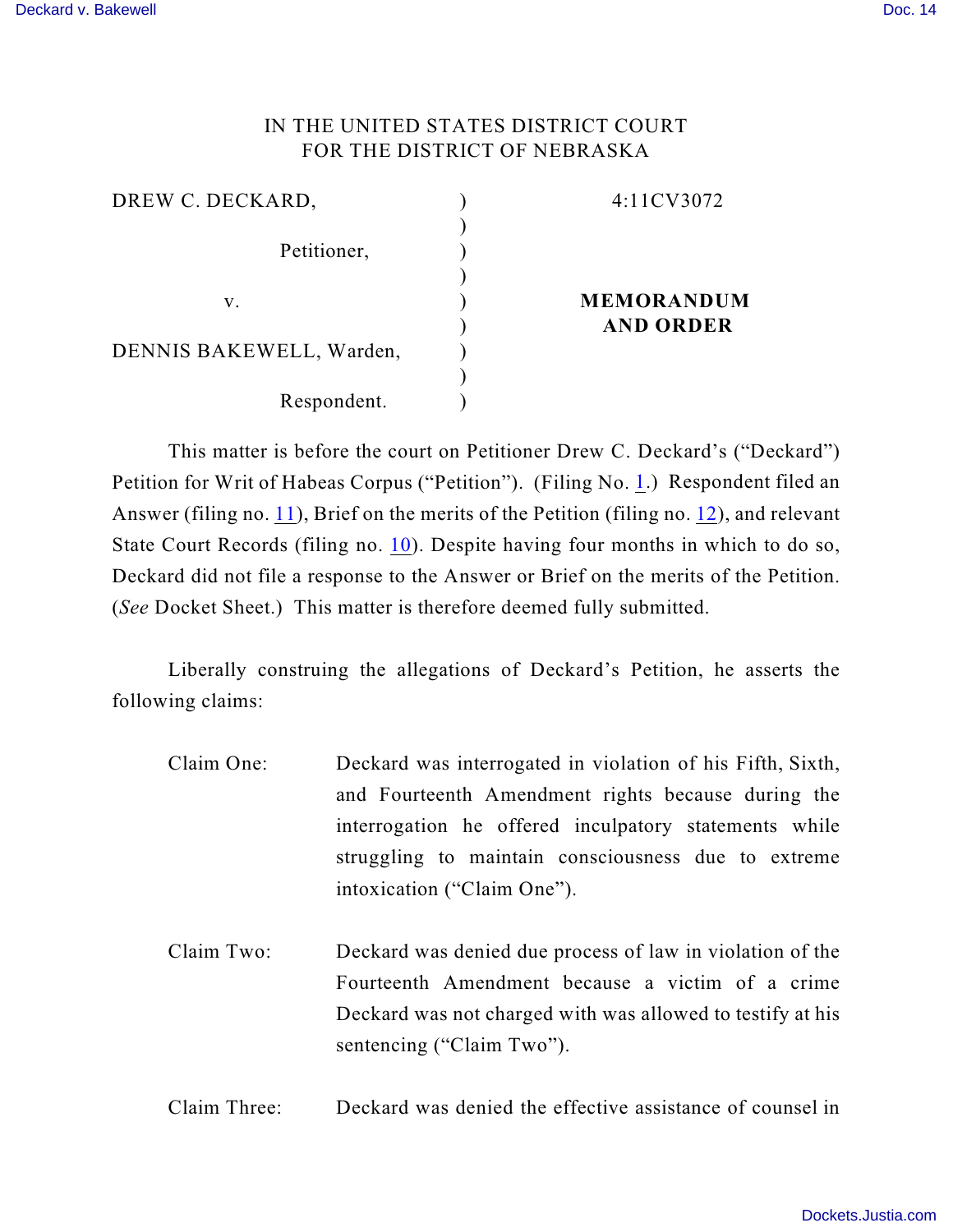violation of the Sixth Amendment because his trial counsel (a) failed to advise him to proceed on his motion to suppress; (b) failed to actively advise Deckard in his plea negotiations and hearing; (c) had a conflict of interest based on his relationship with Deckard's co-defendant's attorney; and (d) failed to object to the victim's statement made at sentencing ("Claim Three").

Claim Four: Deckard was denied the effective assistance of counsel in violation of the Sixth Amendment because his appellate counsel failed to advise Deckard that he needed to present Claims One through Three, as set forth above, on direct appeal ("Claim Four").

(Filing No. [1](http://ecf.ned.uscourts.gov/doc1/11302265430), together, the "Habeas Claims.")

### *BACKGROUND*

### *I. Deckard's Conviction and Direct Appeal*

On October 27, 2008, Deckard pled no contest to three counts of theft by receiving stolen items, three counts of burglary, one count of criminal conspiracy, one count of discharging a firearm at an occupied building, and one count of using a weapon to commit a felony. (Filing No. [10-11](https://ecf.ned.uscourts.gov/doc1/11312316242), Attach. 11, at CM/ECF pp. 12, 37.) The Douglas County, Nebraska District Court thereafter sentenced Deckard to serve a total prison term of 20-38 years for these convictions. (*[Id.](https://ecf.ned.uscourts.gov/doc1/11312316242)* at CM/ECF pp. 14, 39.) Deckard filed a timely direct appeal arguing only that his sentences were excessive. (Filing No. [10-5](https://ecf.ned.uscourts.gov/doc1/11312316236), Attach. 5, at CM/ECF pp. 1-15.) Deckard's direct appeal counsel was different than his trial counsel. (Filing No. [10-12](https://ecf.ned.uscourts.gov/doc1/11312316243), Attach. 12, at CM/ECF p. 8.) The Nebraska Court of Appeals summarily affirmed the convictions and sentences on June 10, 2009. (Filing No. [10-3](https://ecf.ned.uscourts.gov/doc1/11312316234), Attach. 3, at CM/ECF p. 2.) Deckard did not file a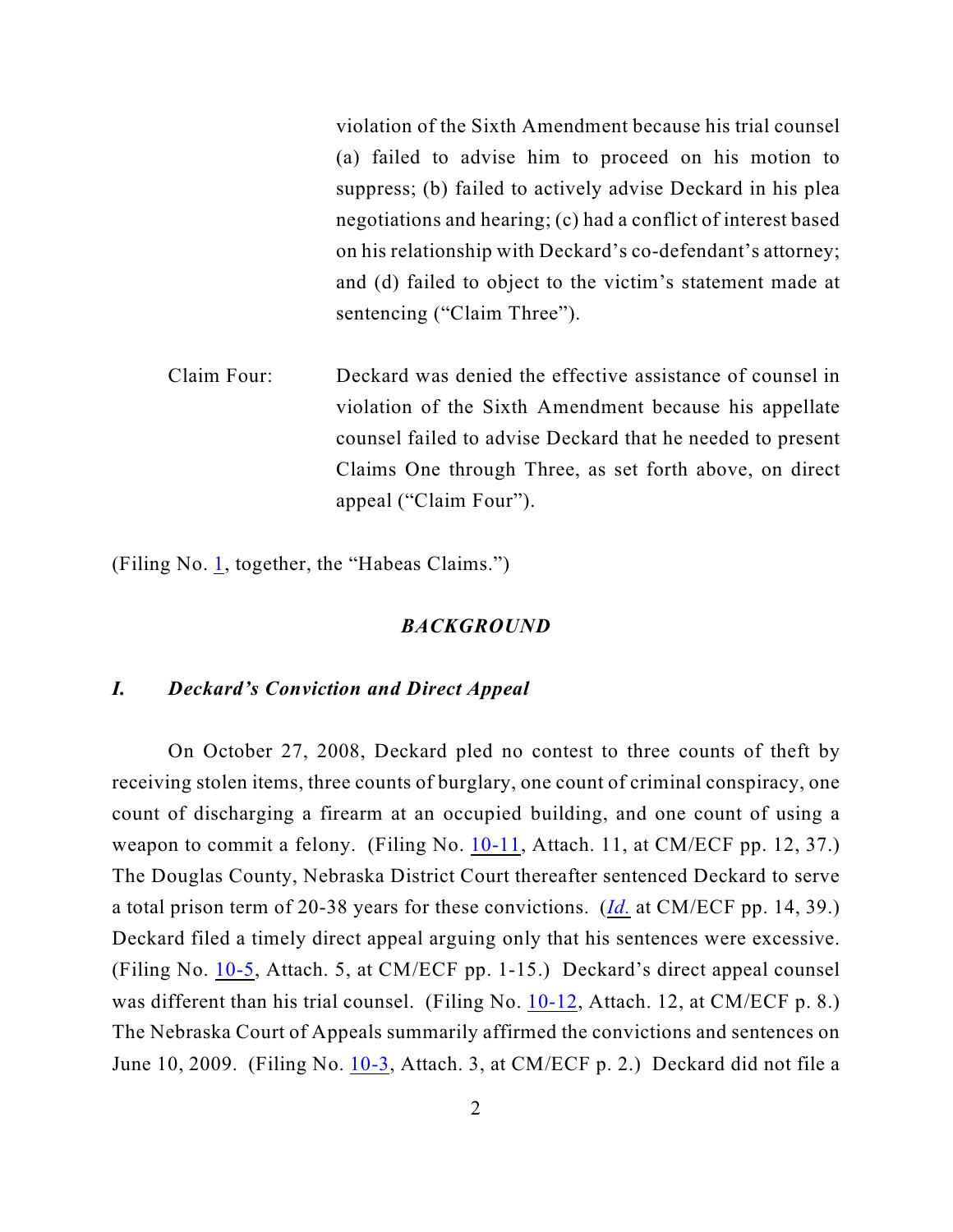petition for further review with the Nebraska Supreme Court. (*[Id.](https://ecf.ned.uscourts.gov/doc1/11312316234)*)

### *II. Deckard's Post Conviction Motion and Appeal*

On November 13, 2009, Deckard filed a verified motion for postconviction relief in the Douglas County District Court (the "Post Conviction Motion"). (Filing No. [10-12](https://ecf.ned.uscourts.gov/doc1/11312316243), Attach. 12, at CM/ECF pp. 14-53.) Liberally construed, the Post Conviction Motion set forth all four Habeas Claims. (*[Id.](https://ecf.ned.uscourts.gov/doc1/11312316243)*) The Douglas County District Court declined to hold an evidentiary hearing and issued an order denying relief on all claims asserted in the Post Conviction Motion. (*[Id.](https://ecf.ned.uscourts.gov/doc1/11312316243)* at CM/ECF pp. 64- 72.) Deckard filed a timely appeal of the denial of post conviction relief. On appeal, Deckard assigned several errors, encompassing all four Habeas Claims. (Filing No. [10-7](https://ecf.ned.uscourts.gov/doc1/11312316238), Attach. 7, at CM/ECF pp. 1-47.)

On December 20, 2010, the Nebraska Court of Appeals affirmed the Douglas County District Court's denial of post conviction relief, issuing a detailed and lengthy opinion. (Filing No. [10-2](https://ecf.ned.uscourts.gov/doc1/11312316233), Attach. 2, at CM/ECF p. 1.) Deckard filed a petition for further review with the Nebraska Supreme Court, which again denied relief to Deckard on March 23, 2011. (Filing No. [10-4](https://ecf.ned.uscourts.gov/doc1/11312316235), Attach. 4, at CM/ECF p. 2.) Details of the Nebraska Court of Appeals opinion are set forth where necessary in the court's analysis below. On May 9, 2011, Deckard timely filed his Petition in this court. (Filing No. [1](http://ecf.ned.uscourts.gov/doc1/11302265430).)

### *ANALYSIS*

### *I. Claim Four*

### **A. Standard of Review**

When a state court has adjudicated a habeas petitioner's claim on the merits, there is a very limited and extremely deferential standard of review both as to the facts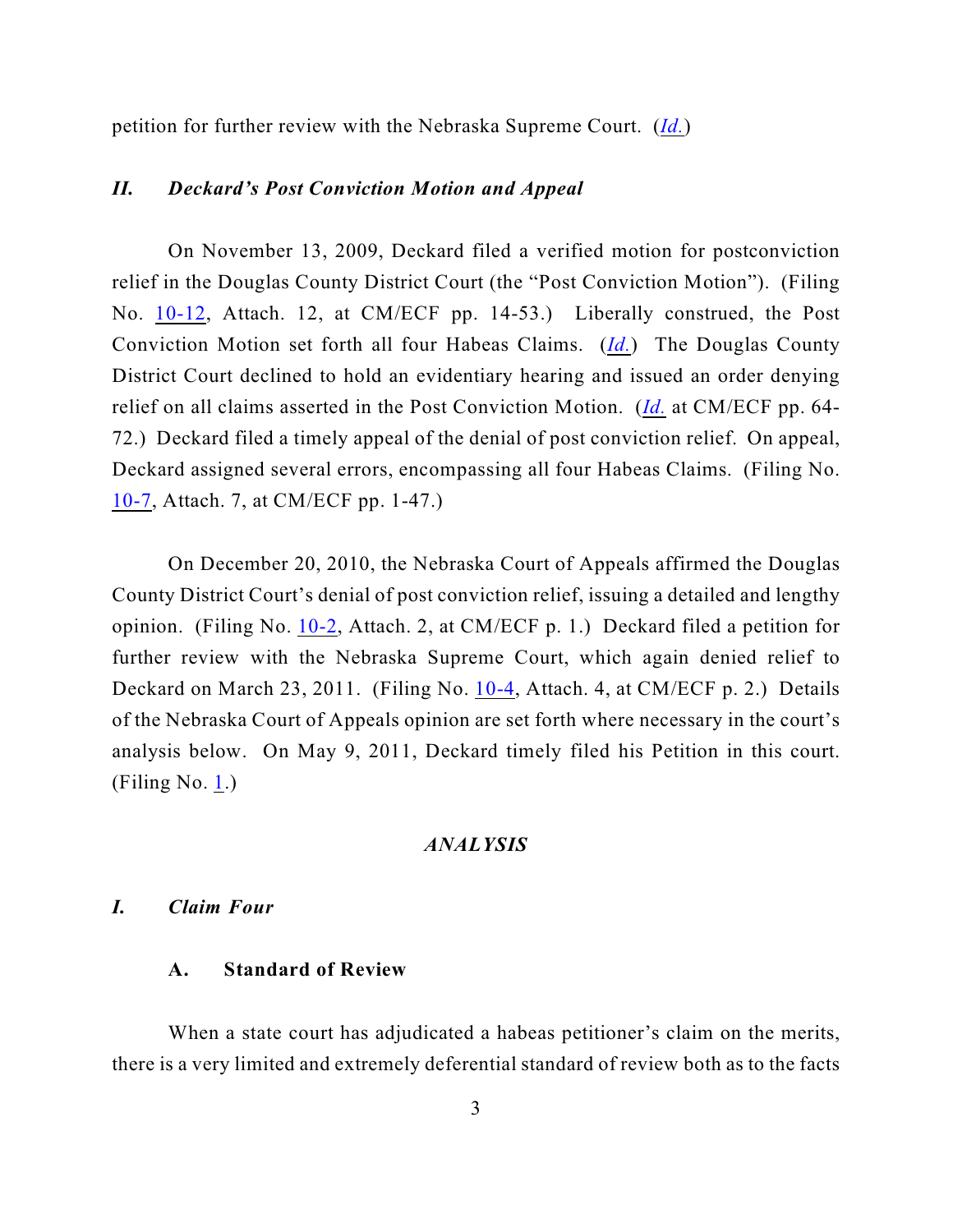and the law. *See* [28 U.S.C. § 2254\(d\)](http://www.westlaw.com/find/default.wl?rs=CLWP3.0&vr=2.0&cite=28+USCA+s+2254%28d%29). With regard to the deference owed to factual findings of a state court's decision, a federal court is bound by those findings unless the state court made a "decision that was based on an unreasonable determination of the facts in light of the evidence presented in the State court proceeding." [28 U.S.C.](http://www.westlaw.com/find/default.wl?rs=CLWP3.0&vr=2.0&cite=28+USCA+s+2254%28d%29%282%29)  $\S 2254(d)(2)$ . Additionally, a federal court must presume that a factual determination made by the state court is correct, unless the petitioner "rebut[s] the presumption of correctness by clear and convincing evidence."  $28 \text{ U.S.C.}$  §  $2254(e)(1)$ .

Further, section 2254(d)(1) states that a federal court may not grant a writ of habeas corpus unless the state court's decision "was contrary to, or involved an unreasonable application of, clearly established Federal law, as determined by the Supreme Court of the United States." 28 U.S.C.  $\S$  2254(d)(1). As explained by the Supreme Court in *Williams v. Taylor*[, 529 U.S. 362 \(2000\)](http://www.westlaw.com/find/default.wl?rs=CLWP3.0&vr=2.0&cite=529+U.S.+362), a state court acts contrary to clearly established federal law if it applies a legal rule that contradicts the Supreme Court's prior holdings or if it reaches a different result from one of that Court's cases despite confronting indistinguishable facts. *Id.* [at 399](http://www.westlaw.com/find/default.wl?rs=CLWP3.0&vr=2.0&cite=529+U.S.+399). Further, "it is not enough for [the court] to conclude that, in [its] independent judgment, [it] would have applied federal law differently from the state court; the state court's application must have been objectively unreasonable." *Rousan v. Roper*[, 436 F.3d 951, 956 \(8th Cir. 2006\)](http://web2.westlaw.com/find/default.wl?fn=_top&rs=WLW8.10&rp=%2ffind%2fdefault.wl&vr=2.0&sv=Split&cite=436+F.3d+956+).

Put simply, "[i]f this standard is difficult to meet, that is because it was meant to be." *Harrington v. Richter*[, \\_\\_\\_ U.S. \\_\\_\\_, 131 S. Ct. 770, 786 \(2011\)](http://web2.westlaw.com/find/default.wl?fn=_top&rs=WLW11.01&rp=%2ffind%2fdefault.wl&mt=Westlaw&vr=2.0&sv=Split&cite=131+s+ct+770). The deference due to state court decisions "preserves authority to issue the writ in cases where there is no possibility fairminded jurists could disagree that the state court's decision conflicts with [Supreme Court] precedents." *[Id.](http://web2.westlaw.com/find/default.wl?fn=_top&rs=WLW11.01&rp=%2ffind%2fdefault.wl&mt=Westlaw&vr=2.0&sv=Split&cite=131+s+ct+786)* In short, "[i]t bears repeating that even a strong case for relief does not mean the state court's contrary conclusion was unreasonable." *[Id.](http://web2.westlaw.com/find/default.wl?fn=_top&rs=WLW11.01&rp=%2ffind%2fdefault.wl&mt=Westlaw&vr=2.0&sv=Split&cite=131+s+ct+786)* This high degree of deference only applies where a claim has been adjudicated on the merits by the state court. *See [Brown v. Luebbers](http://www.westlaw.com/find/default.wl?rs=CLWP3.0&vr=2.0&cite=371+F.3d+458)*, [371 F.3d 458, 460-61 \(8th Cir. 2004\)](http://www.westlaw.com/find/default.wl?rs=CLWP3.0&vr=2.0&cite=371+F.3d+458) ("[A]s the language of the statute makes clear, there is a condition precedent that must be satisfied before we can apply the deferential AEDPA standard to [the petitioner's] claim. The claim must have been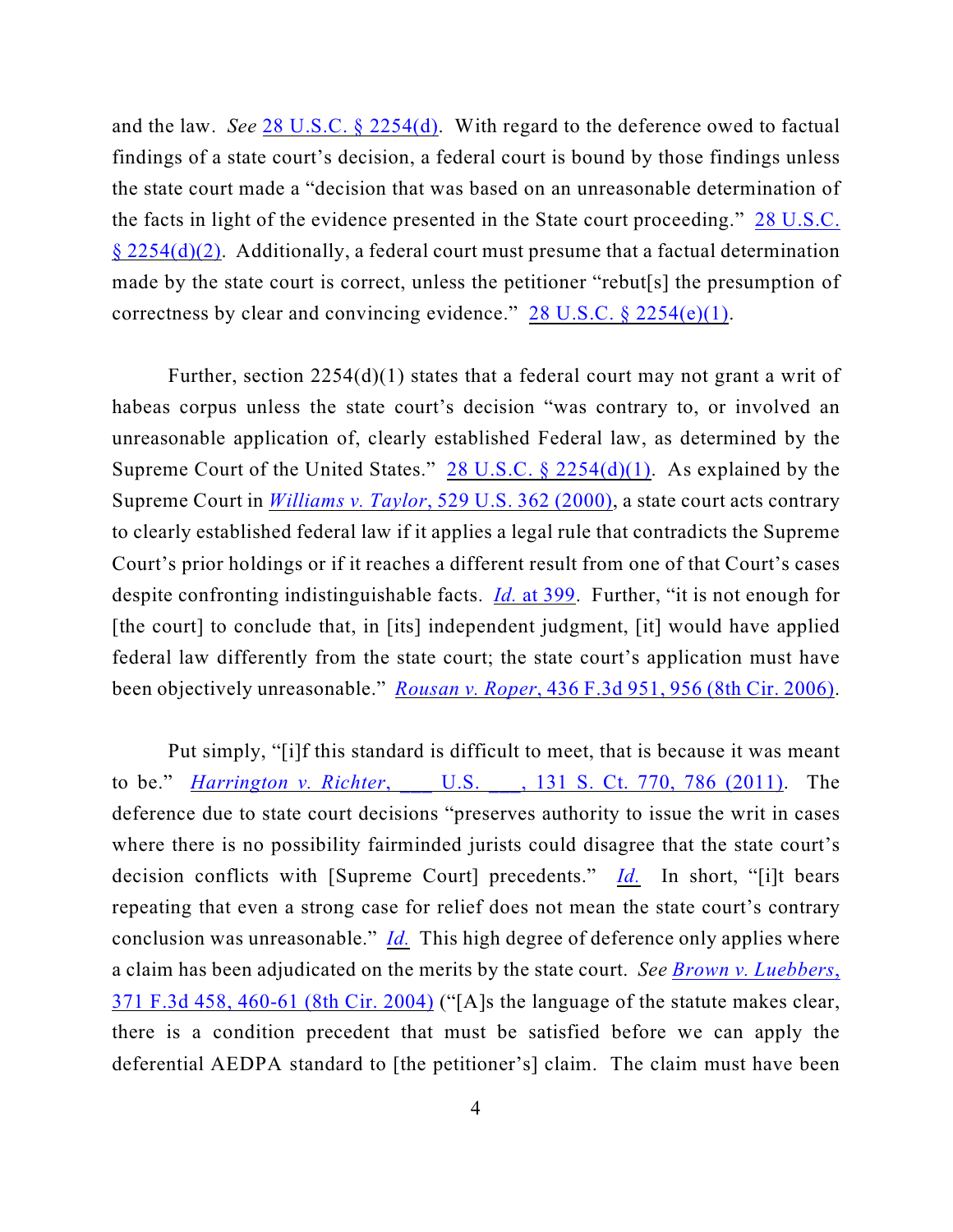'adjudicated on the merits' in state court.").

The Eighth Circuit has clarified what it means for a claim to be adjudicated on the merits, finding that:

AEDPA's requirement that a petitioner's claim be adjudicated on the merits by a state court is not an entitlement to a well-articulated or even a correct decision by a state court. . . . Accordingly, the postconviction trial court's discussion of counsel's performance–combined with its express determination that the ineffective-assistance claim as a whole lacked merit–plainly suffices as an adjudication on the merits under AEDPA.

*Worthington v. Roper*[, 631 F.3d 487, 496-97 \(8th Cir. 2011\)](http://web2.westlaw.com/find/default.wl?cite=631+F3d+496&rs=WLW12.01&vr=2.0&rp=%2ffind%2fdefault.wl&sv=Split&fn=_top&mt=Westlaw) (quotations and citations omitted). The court also determined that a federal district court reviewing a habeas claim under AEDPA must "look through" the state court opinions and "apply AEDPA review to the 'last reasoned decision' of the state courts." *[Id.](http://web2.westlaw.com/find/default.wl?cite=631+F3d+496&rs=WLW12.01&vr=2.0&rp=%2ffind%2fdefault.wl&sv=Split&fn=_top&mt=Westlaw)* A district court should do "so regardless of whether the affirmance was reasoned as to some issues or was a summary denial of all claims." *[Id.](http://web2.westlaw.com/find/default.wl?cite=631+F3d+496&rs=WLW12.01&vr=2.0&rp=%2ffind%2fdefault.wl&sv=Split&fn=_top&mt=Westlaw)* Similarly, the Supreme Court has held:

There is no text in the statute requiring a statement of reasons. The statute refers only to a "decision," which resulted from an "adjudication." As every Court of Appeals to consider the issue has recognized, determining whether a state court's decision resulted from an unreasonable legal or factual conclusion does not require that there be an opinion from the state court explaining the state court's reasoning.

### *Harrington*[, 131 S. Ct. at 784](http://web2.westlaw.com/find/default.wl?fn=_top&rs=WLW11.01&rp=%2ffind%2fdefault.wl&mt=Westlaw&vr=2.0&sv=Split&cite=131+s+ct+770).

## **B. The** *Strickland* **Standard**

The Nebraska Court of Appeals adjudicated only Claim Four on the merits, which relates to the ineffective assistance of Deckard's appellate counsel. Claims of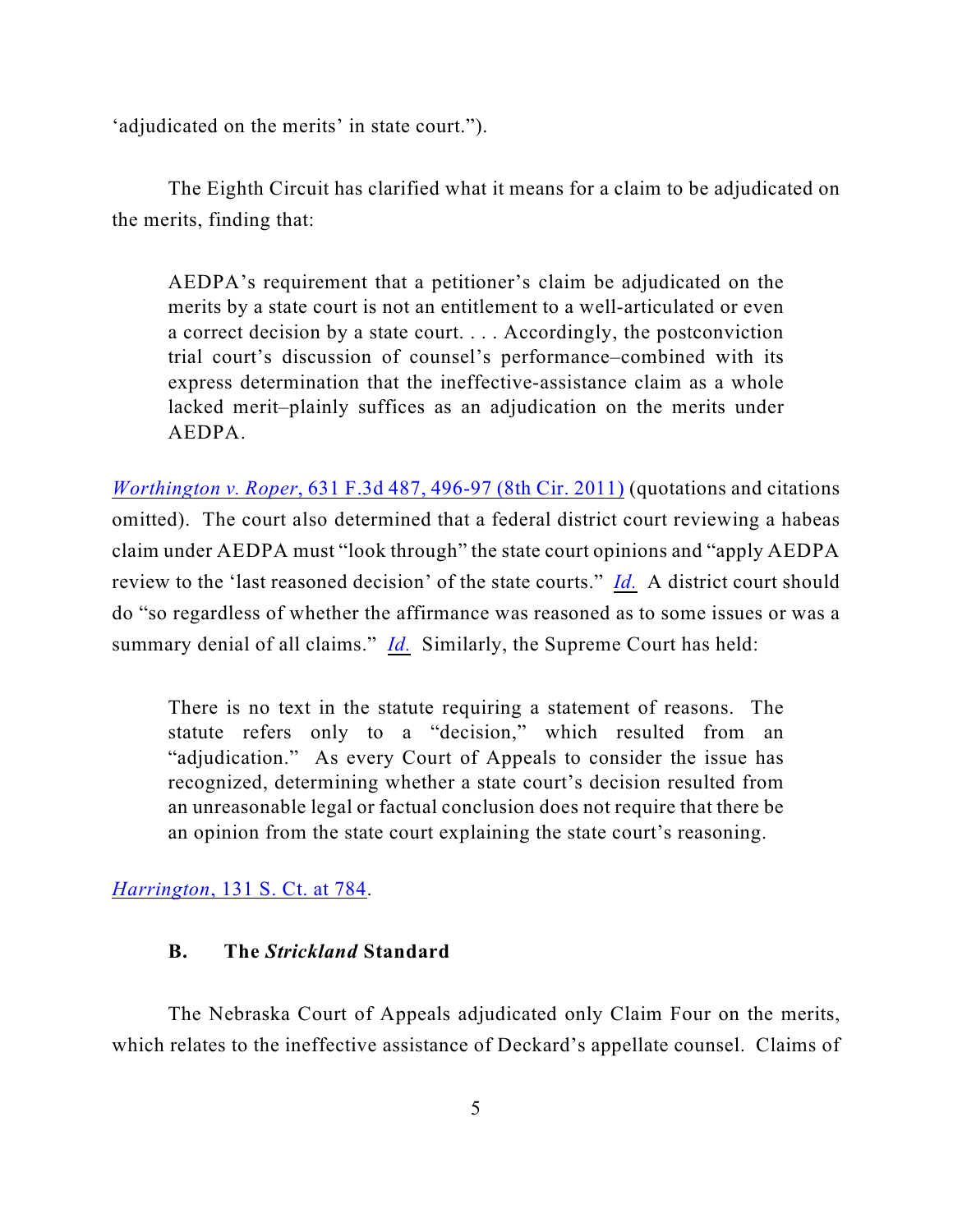ineffective assistance of counsel are reviewed under the two-pronged standard of *Strickland v. Washington*[, 466 U.S. 668, 694 \(1984\)](http://www.westlaw.com/find/default.wl?rs=CLWP3.0&vr=2.0&cite=466+U.S.+668). *Strickland* requires that the petitioner demonstrate both that his counsel's performance was deficient, and that such deficient performance prejudiced the petitioner's defense. *Id.* [at 687](http://www.westlaw.com/find/default.wl?rs=CLWP3.0&vr=2.0&cite=466+U.S.+687); *see also Bryson v. United States*[, 268 F.3d 560 \(8th Cir. 2001\)](http://www.westlaw.com/find/default.wl?rs=CLWP3.0&vr=2.0&cite=268+F.3d+560); *[Williamson v. Jones](http://www.westlaw.com/find/default.wl?rs=CLWP3.0&vr=2.0&cite=936+F.2d+1000)*, 936 F.2d [1000, 1004 \(8th Cir. 1991\)](http://www.westlaw.com/find/default.wl?rs=CLWP3.0&vr=2.0&cite=936+F.2d+1000).

The first prong of the *Strickland* test requires the petitioner to demonstrate that his attorney failed to provide reasonably effective assistance. *Strickland*[, 466 U.S. at](http://web2.westlaw.com/find/default.wl?fn=_top&rs=WLW8.10&rp=%2ffind%2fdefault.wl&vr=2.0&sv=Split&cite=466+U.S.+687+) [687-88](http://web2.westlaw.com/find/default.wl?fn=_top&rs=WLW8.10&rp=%2ffind%2fdefault.wl&vr=2.0&sv=Split&cite=466+U.S.+687+). In conducting such a review the courts "indulge a strong presumption that counsel's conduct falls within the wide range of reasonable professional assistance." *Id.* [at 689](http://web2.westlaw.com/find/default.wl?fn=_top&rs=WLW8.10&rp=%2ffind%2fdefault.wl&vr=2.0&sv=Split&cite=466+U.S.+689). The second prong requires the petitioner to demonstrate "a reasonable" probability that but for counsel's unprofessional errors, the result of the proceeding would have been different." *Id.* [at 694](http://www.westlaw.com/find/default.wl?rs=CLWP3.0&vr=2.0&cite=466+U.S.+694); *see also [Hubbeling v. United States](http://web2.westlaw.com/find/default.wl?fn=_top&rs=WLW8.10&rp=%2ffind%2fdefault.wl&vr=2.0&cite=288+F.3d+365+)*, 288 F.3d [363, 365 \(8th Cir. 2002\)](http://web2.westlaw.com/find/default.wl?fn=_top&rs=WLW8.10&rp=%2ffind%2fdefault.wl&vr=2.0&cite=288+F.3d+365+). A court need not address the reasonableness of the attorney's skills and diligence if the movant cannot prove prejudice under the second prong of this test. *United States v. Apfel*[, 97 F.3d 1074, 1076 \(8th Cir. 1996\)](http://web2.westlaw.com/find/default.wl?fn=_top&rs=WLW8.10&rp=%2ffind%2fdefault.wl&vr=2.0&cite=97+F.3d+1076+) (quoting *Cheek v. United States*[, 858 F.2d 1330, 1336 \(8th Cir. 1988\)](http://web2.westlaw.com/find/default.wl?fn=_top&rs=WLW8.10&rp=%2ffind%2fdefault.wl&vr=2.0&cite=858+F.2d+1336+)). Further, as set forth in *Strickland*, counsel's "strategic choices made after thorough investigation are virtually unchallengeable" in a later habeas corpus action. [466 U.S. at 689](http://www.westlaw.com/find/default.wl?rs=CLWP3.0&vr=2.0&cite=466+U.S.+689).

Additionally, the Supreme Court has emphasized that the deference due the state courts applies with vigor to decisions involving ineffective assistance of counsel claims. *[Knowles v. Mirzayance](http://web2.westlaw.com/find/default.wl?fn=_top&rs=WLW9.06&rp=%2ffind%2fdefault.wl&ifm=NotSet&vr=2.0&cite=129+s+ct+1418)*, 556 U.S. 111 (2009) (reversing the Ninth Circuit Court of Appeals and holding that the decision of the California Court of Appeals, that the defendant was not deprived of effective assistance of counsel when his attorney recommended withdrawing his insanity defense during second phase of trial, was not contrary to or an unreasonable application of clearly established federal law; also concluding, among other things, that there was no reasonable probability that, but for counsel's alleged unprofessional error, the result of the proceeding would have been different).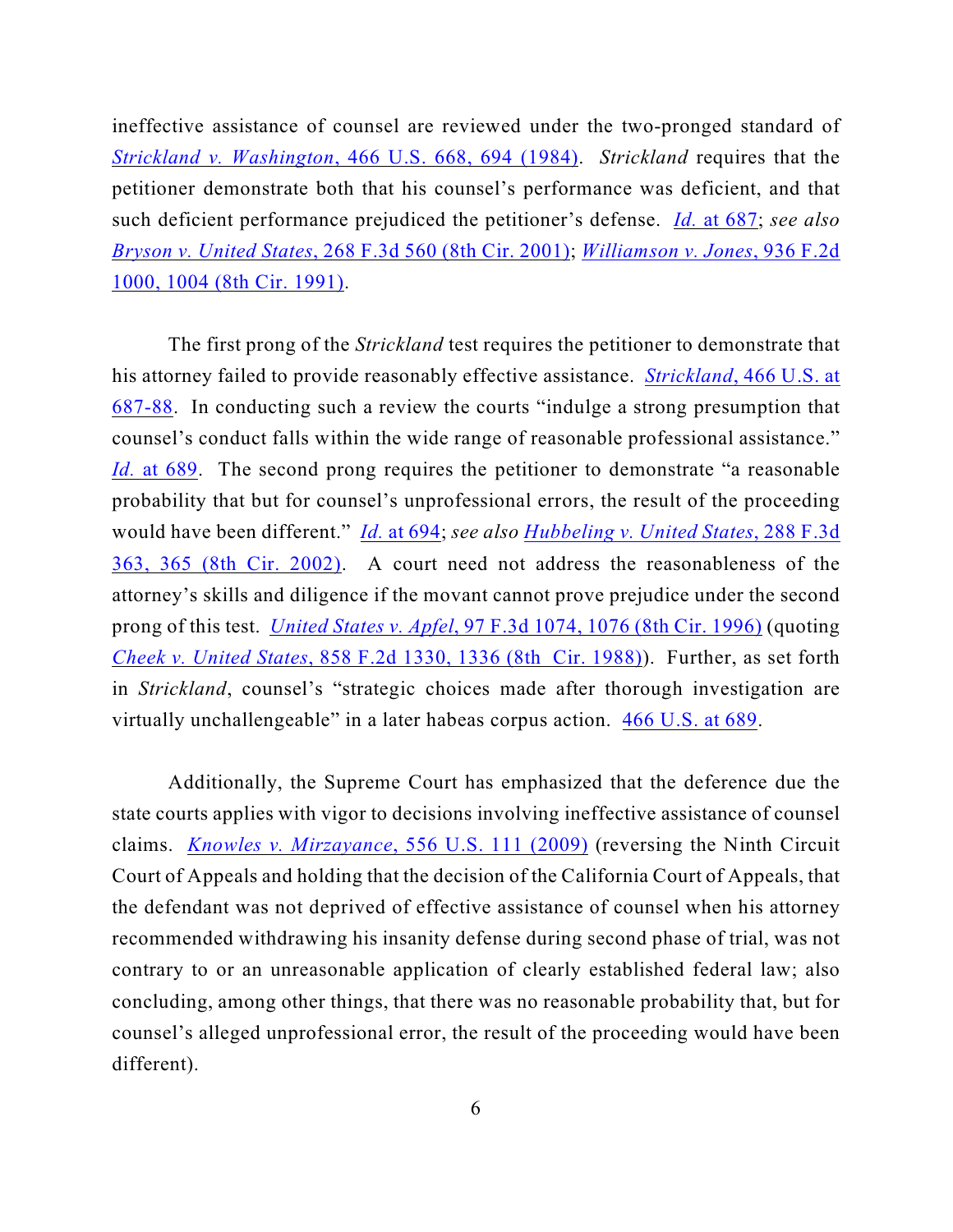In *Knowles*, the Justices stressed that under the *Strickland* standard, the state courts have a great deal of "latitude" and that "leeway" presents a "substantially higher threshold" for a federal habeas petitioner to overcome. Thus:

The question "is not whether a federal court believes the state court's determination" under the *Strickland* standard "was incorrect but whether that determination was unreasonable-a substantially higher threshold." *Schriro*[, supra, at 473, 127 S. Ct. 1933](http://web2.westlaw.com/find/default.wl?rs=CLWP3.0&vr=2.0&cite=127+S.Ct.+1933&ssl=n). And, because the *Strickland* standard is a general standard, a state court has even more latitude to reasonably determine that a defendant has not satisfied that standard. See *Yarborough v. Alvarado*[, 541 U.S. 652, 664, 124 S.Ct. 2140, 158](http://www.westlaw.com/find/default.wl?rs=CLWP3.0&vr=2.0&cite=541+U.S.+652) [L.Ed.2d 938 \(2004\)](http://www.westlaw.com/find/default.wl?rs=CLWP3.0&vr=2.0&cite=541+U.S.+652) ("[E]valuating whether a rule application was unreasonable requires considering the rule's specificity. The more general the rule, the more leeway courts have in reaching outcomes in case-by-case determinations").

*[Id.](http://web2.westlaw.com/find/default.wl?fn=_top&rs=WLW9.06&rp=%2ffind%2fdefault.wl&ifm=NotSet&vr=2.0&cite=129+s+ct+1420)* at 1420.

The Supreme Court has further stressed the importance of deference to state court opinions in cases where the petitioner accepted a plea:

There are certain differences between inadequate assistance of counsel claims in cases where there was a full trial on the merits and those, like this one, where a plea was entered even before the prosecution decided upon all of the charges. A trial provides the full written record and factual background that serve to limit and clarify some of the choices counsel made. Still, hindsight cannot suffice for relief when counsel's choices were reasonable and legitimate based on predictions of how the trial would proceed. . . . Hindsight and second guesses are also inappropriate, and often more so, where a plea has been entered without a full trial . . . [t]he added uncertainty that results when there is no extended, formal record and no actual history to show how the charges have played out at trial works against the party alleging inadequate assistance. Counsel, too, faced that uncertainty. There is a most substantial burden on the claimant to show ineffective assistance. The plea process brings to the criminal justice system a stability and a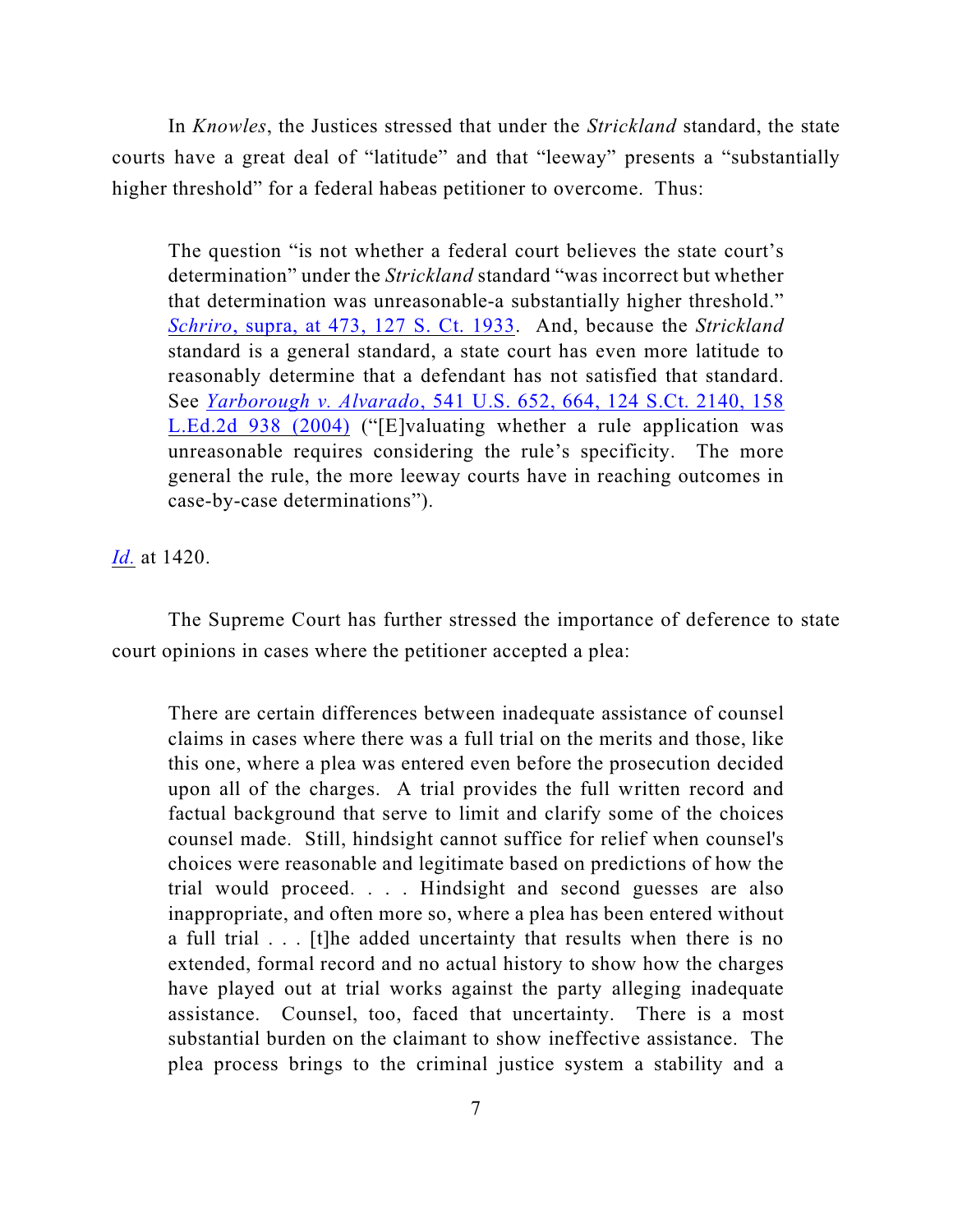certainty that must not be undermined by the prospect of collateral challenges in cases not only where witnesses and evidence have disappeared, but also in cases where witnesses and evidence were not presented in the first place.

*Premo v. Moore*, U.S. , 131 S. Ct. 733, 745-46 (2011) (citations omitted).

## **C. Deckard's Claim Four**

#### *1. State Court Findings*

For his Claim Four, Deckard argues that his appellate counsel was ineffective for failing to raise Claims One through Three on direct appeal. (Filing No. [1](http://ecf.ned.uscourts.gov/doc1/11302265430).) Deckard raised Claim Four in his Post Conviction Motion and appeal, and the Nebraska Court of Appeals considered and rejected Claim Four in its entirety.

Regarding Claim Four, the Nebraska Court of Appeals determined that, although Claims One through Three were procedurally defaulted, the court must nevertheless "analyze the merits of the various claims" because "if the [underlying] claims lacked merit, then there was no prejudice to Deckard." (Filing No. [10-2](https://ecf.ned.uscourts.gov/doc1/11312316233), Attach. 2, at CM/ECF p. 11.) The Nebraska Court of Appeals therefore applied *Strickland* and other federal and Nebraska precedent and determined that all of the claims underlying Deckard's Claim Four lacked merit. As such, the claim that Deckard's appellate counsel's failed to raise the non-meritorious claims also lacked merit. (*[Id.](https://ecf.ned.uscourts.gov/doc1/11312316233)*)

In particular, as to Claim One, that the police violated Deckard's constitutional rights by interrogating him while he was intoxicated, the Nebraska Court of Appeals determined:

Deckard's ineffectiveness claims regarding the inadmissibility of his post-arrest incriminating statements had trial counsel advised him to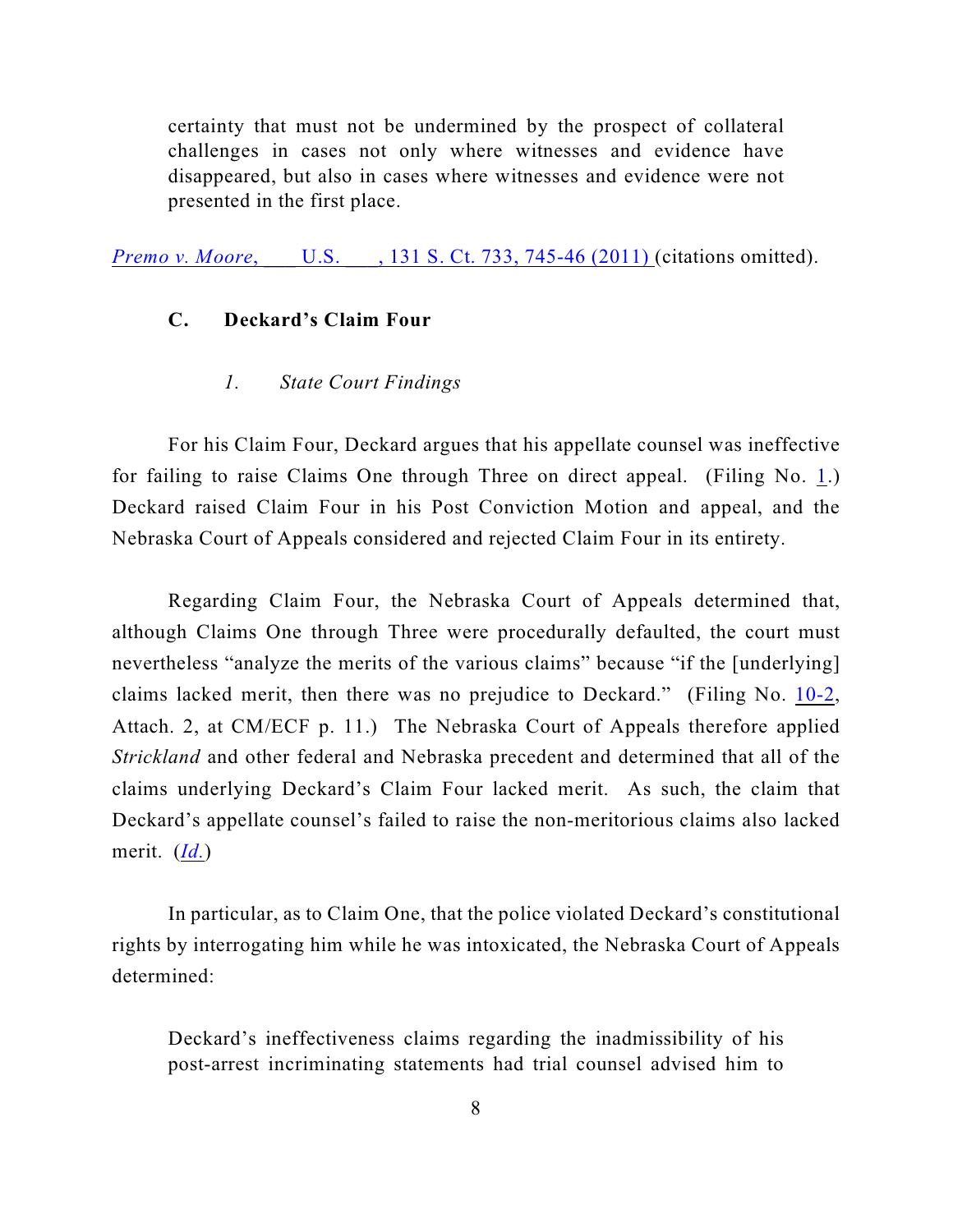proceed with the suppression hearing rather than take the plea bargain are all waived by virtue of his no contest pleas entered via the plea bargain. The trial judge at the time of the plea did a very complete job of explaining the standards for admissibility of his statements including the State's burden to prove that they were given freely and voluntary. The trial court explained that by his pleas he would be giving up the right to challenge the admission and voluntariness of his statements. And as stated in *Scholl, supra*, the applicable law is that Deckard is bound by his acknowledgment that by pleading he is giving up his right to seek suppression of his incriminating statements. That being the case, it naturally follows that appellate counsel was not ineffective in failing to assert on direct appeal that his trial counsel was ineffective concerning continuing with the attempt to suppress the incriminating statements–because that claim would have been meritless, given that waiving such right was part and parcel of the plea bargain that Deckard said in open court that he was freely and voluntarily entering into. Thus, asserting this claim on direct appeal would not have changed that outcome.

(*[Id.](https://ecf.ned.uscourts.gov/doc1/11312316233)* at CM/ECF pp. 13-14.)

The Nebraska Court of Appeals likewise rejected Claim Two, finding that, although the trial court permitted the crime victim to testify, that victim "did not give an opinion about the sentence that should be imposed, nor did the trial judge give any indication that the sentence imposed resulted from [the victim's] comments rather than from the trial court's discretion inherent in the sentencing process." As such, "trial counsel was not ineffective in failing to object to [the victim's] statements at sentencing, and it therefore follows that appellate counsel was not ineffective in failing to advance this claim on direct appeal given that such a claim would not have changed the result on direct appeal." (*[Id.](https://ecf.ned.uscourts.gov/doc1/11312316233)* at CM/ECF pp. 14-15.)

Regarding the claim that Deckard's trial counsel did not participate in his plea hearing, the Nebraska Court of Appeals rejected Deckard's claims that his plea was not knowing and voluntary, instead finding that "even if appellate counsel had raised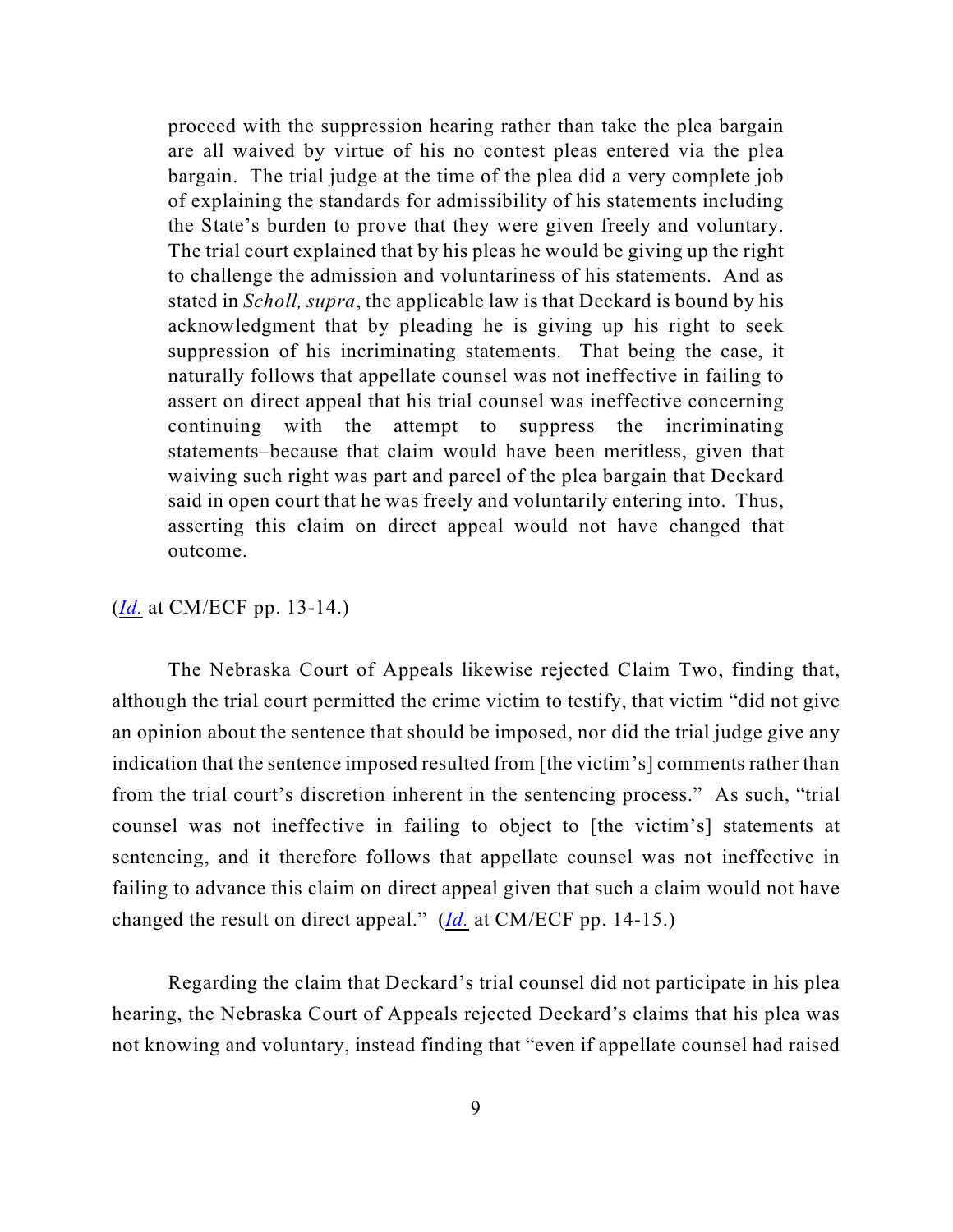this dubious claim on direct appeal it would have been rejected out of hand as we are hardly going to negate the entire plea-taking process by giving credence to post-plea recantations that are totally at odds with the record–as is the case with Deckard's claim. Thus, appellate counsel was not ineffective for failing to raise this claim on direct appeal." (*[Id.](https://ecf.ned.uscourts.gov/doc1/11312316233)* at CM/ECF pp. 15-16.) Further, the Nebraska Court of Appeals considered Deckard's claims regarding his trial counsel's conflict of interest and determined that such claims were nothing more than an "insufficient conclusionary allegation" and that "appellate counsel was not ineffective in failing to raise the fact of trial counsel's office sharing arrangement." (*[Id.](https://ecf.ned.uscourts.gov/doc1/11312316233)* at CM/ECF p. 17.)

The Nebraska Court of Appeals carefully reviewed Deckard's claims and the entire record. In doing so, that court recounted the extensive physical evidence supporting Deckard's conviction, Deckard's own statement of facts set forth during the appeal in which he admitted to "multiple crimes with which he was charged," and the fact that Deckard "escape[d] 12 of 21 charges stemming from [his] crime spree" through his favorable plea negotiations. (*[Id.](https://ecf.ned.uscourts.gov/doc1/11312316233)* at CM/ECF pp. 18-19.) In light of this, the Nebraska Court of Appeals determined that "[w]ith such evidence, even if there were allegations that could be considered as presenting issues of deficient performance, the files and records of these prosecutions show a complete lack of prejudice." (*[Id.](https://ecf.ned.uscourts.gov/doc1/11312316233)* at CM/ECF p. 19.) Thus, the Nebraska Court of Appeals affirmed the denial of post-conviction relief. The Nebraska Supreme Court also denied relief to Deckard in rejecting his petition for further review. (Filing No. [10-4](https://ecf.ned.uscourts.gov/doc1/11312316235), Attach. 4, at CM/ECF pp. 2.)

## *2. Deference*

Respondent argues that the foregoing findings of fact and conclusions of law are entitled to deference under the statutory standard of review that applies to factual and legal conclusions reached by the state courts. Indeed, as set forth above, the court must grant substantial deference to the Nebraska state court decisions. The court has carefully reviewed the record in this matter and finds that the Nebraska state court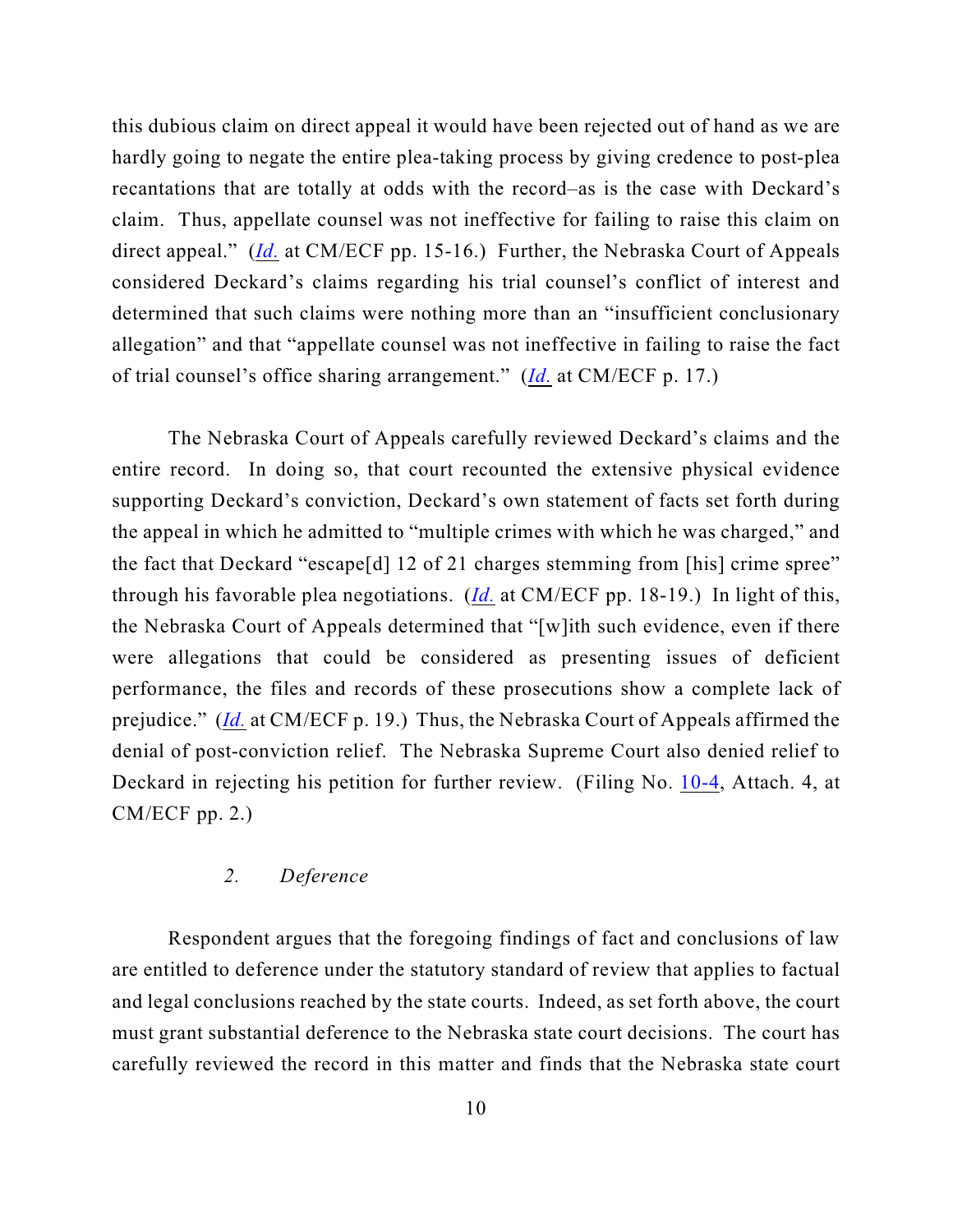decisions are not "based on an unreasonable determination of the facts in light of the evidence presented in the State court proceeding." [28 U.S.C. § 2254\(d\)\(2\)](http://web2.westlaw.com/find/default.wl?fn=_top&rs=WLW8.10&rp=%2ffind%2fdefault.wl&vr=2.0&cite=28+U.S.C.+%c2%a7+2254(d)(2)). Deckard has not submitted any evidence, let alone clear and convincing evidence, that the Douglas County District Court or the Nebraska Court of Appeals were incorrect regarding any factual determinations. 28 U.S.C.  $\S$  2254(e)(1). The grant of a writ of habeas corpus is not warranted based on Deckard's Claim Four because the Nebraska state courts correctly applied *Strickland* and other Supreme Court holdings. In light of these findings, Deckard's Claim Four is dismissed.

#### *II. Claims One through Three*

### **A. Standards for Procedural Default**

As set forth in [28 U.S.C. § 2254\(b\)\(1\)](http://web2.westlaw.com/find/default.wl?fn=_top&rs=WLW8.10&rp=%2ffind%2fdefault.wl&mt=Westlaw&vr=2.0&sv=Split&cite=28+usc+2254(b)(1)):

- (1) An application for a writ of habeas corpus on behalf of a person in custody pursuant to the judgment of a State court shall not be granted unless it appears that–
	- (A) the applicant has exhausted the remedies available in the courts of the State; or
	- (B) (I) there is an absence of available State corrective process; or
		- (ii) circumstances exist that render such process ineffective to protect the rights of the applicant.

#### [28 U.S.C. § 2254\(b\)\(1\)](http://web2.westlaw.com/find/default.wl?fn=_top&rs=WLW8.10&rp=%2ffind%2fdefault.wl&mt=Westlaw&vr=2.0&sv=Split&cite=28+usc+2254(b)(1))

The United States Supreme Court has explained the habeas exhaustion requirement as follows:

Because the exhaustion doctrine is designed to give the state courts a full and fair opportunity to resolve federal constitutional claims before those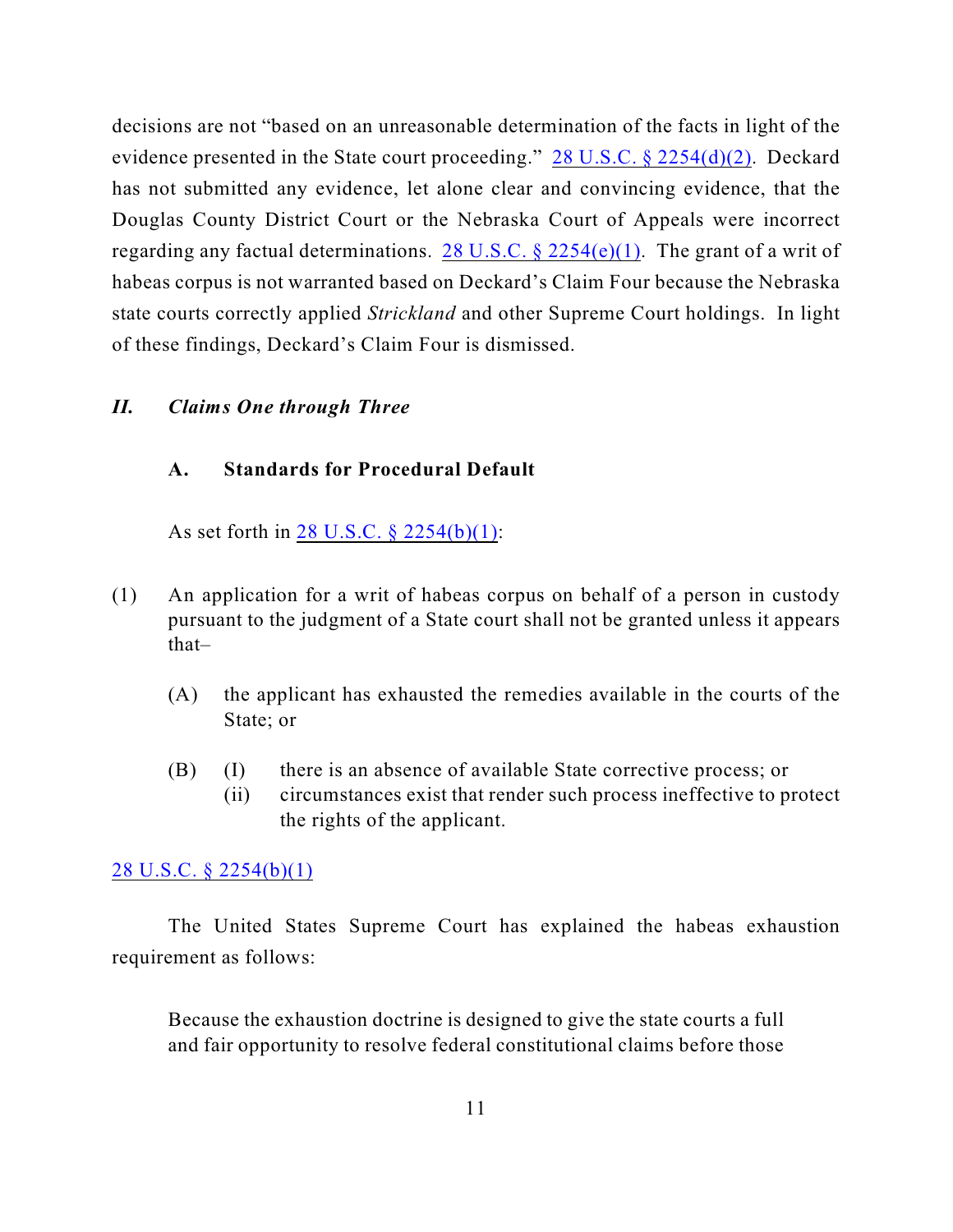claims are presented to the federal courts . . . state prisoners must give the state courts one full opportunity to resolve any constitutional issues by invoking one complete round of the State's established appellate review process.

*O'Sullivan v. Boerckel*[, 526 U.S. 838, 845 \(1999\)](http://web2.westlaw.com/find/default.wl?fn=_top&rs=WLW8.10&rp=%2ffind%2fdefault.wl&mt=Westlaw&vr=2.0&sv=Split&cite=526+us+845). A state prisoner must therefore "fairly present" the substance of each federal constitutional claim to the state courts *before* seeking federal habeas relief. *Id.* [at 844](file:///|//v). In Nebraska, "one complete round" ordinarily means that each § 2254 claim must have been presented in an appeal to the Nebraska Court of Appeals, and then in a petition for further review to the Nebraska Supreme Court if the Court of Appeals rules against the petitioner. *See [Akins v.](http://web2.westlaw.com/find/default.wl?fn=_top&rs=WLW8.10&rp=%2ffind%2fdefault.wl&mt=Westlaw&vr=2.0&sv=Split&cite=410+f+3d+454) Kenney*[, 410 F.3d 451, 454-55 \(8th Cir. 2005\)](http://web2.westlaw.com/find/default.wl?fn=_top&rs=WLW8.10&rp=%2ffind%2fdefault.wl&mt=Westlaw&vr=2.0&sv=Split&cite=410+f+3d+454).

Moreover, where "no state court remedy is available for the unexhausted claim-that is, if resort to the state courts would be futile-then the exhaustion requirement in § 2254(b) is satisfied, but the failure to exhaust 'provides an independent and adequate state-law ground for the conviction and sentence, and thus prevents federal habeas corpus review of the defaulted claim, unless the petitioner can demonstrate cause and prejudice for the default.'" *[Armstrong v. Iowa](http://web2.westlaw.com/find/default.wl?ifm=NotSet&rp=%2ffind%2fdefault.wl&sv=Split&rs=WLW9.08&cite=418+f+3d+926&fn=_top&mt=Westlaw&vr=2.0)*, 418 F.3d 924, [926 \(8th Cir. 2005\)](http://web2.westlaw.com/find/default.wl?ifm=NotSet&rp=%2ffind%2fdefault.wl&sv=Split&rs=WLW9.08&cite=418+f+3d+926&fn=_top&mt=Westlaw&vr=2.0) (quoting *Gray v. Netherland*[, 518 U.S. 152, 162 \(1996\)](http://web2.westlaw.com/find/default.wl?ifm=NotSet&rp=%2ffind%2fdefault.wl&sv=Split&rs=WLW9.08&cite=518+us+162&fn=_top&mt=Westlaw&vr=2.0)). Stated another way, if a claim has not been presented to the Nebraska appellate courts and is now barred from presentation, the claim is procedurally defaulted, not unexhausted. *Akins*[, 410 F.3d at 456 n. 1](http://web2.westlaw.com/find/default.wl?fn=_top&rs=WLW8.10&rp=%2ffind%2fdefault.wl&mt=Westlaw&vr=2.0&sv=Split&cite=410+f+3d+454).

Under Nebraska law, "[a]n appellate court will not entertain a successive motion for postconviction relief unless the motion affirmatively shows on its face that the basis relied upon for relief was not available at the time the movant filed the prior motion." *State v. Ortiz*[, 670 N.W.2d 788, 792 \(Neb. 2003\)](http://web2.westlaw.com/find/default.wl?fn=_top&rs=WLW8.10&rp=%2ffind%2fdefault.wl&mt=Westlaw&vr=2.0&sv=Split&cite=670+nw+2d+792). Additionally, "[a] motion for postconviction relief cannot be used to secure review of issues which were or could have been litigated on direct appeal." *Hall v. State*[, 646 N.W.2d 572, 579 \(Neb.](http://web2.westlaw.com/find/default.wl?ifm=NotSet&rp=%2ffind%2fdefault.wl&sv=Split&rs=WLW9.10&cite=646+nw2d+572&fn=_top&mt=Westlaw&vr=2.0) [2002\)](http://web2.westlaw.com/find/default.wl?ifm=NotSet&rp=%2ffind%2fdefault.wl&sv=Split&rs=WLW9.10&cite=646+nw2d+572&fn=_top&mt=Westlaw&vr=2.0). In such circumstances, where a Nebraska state court rejects a claim on state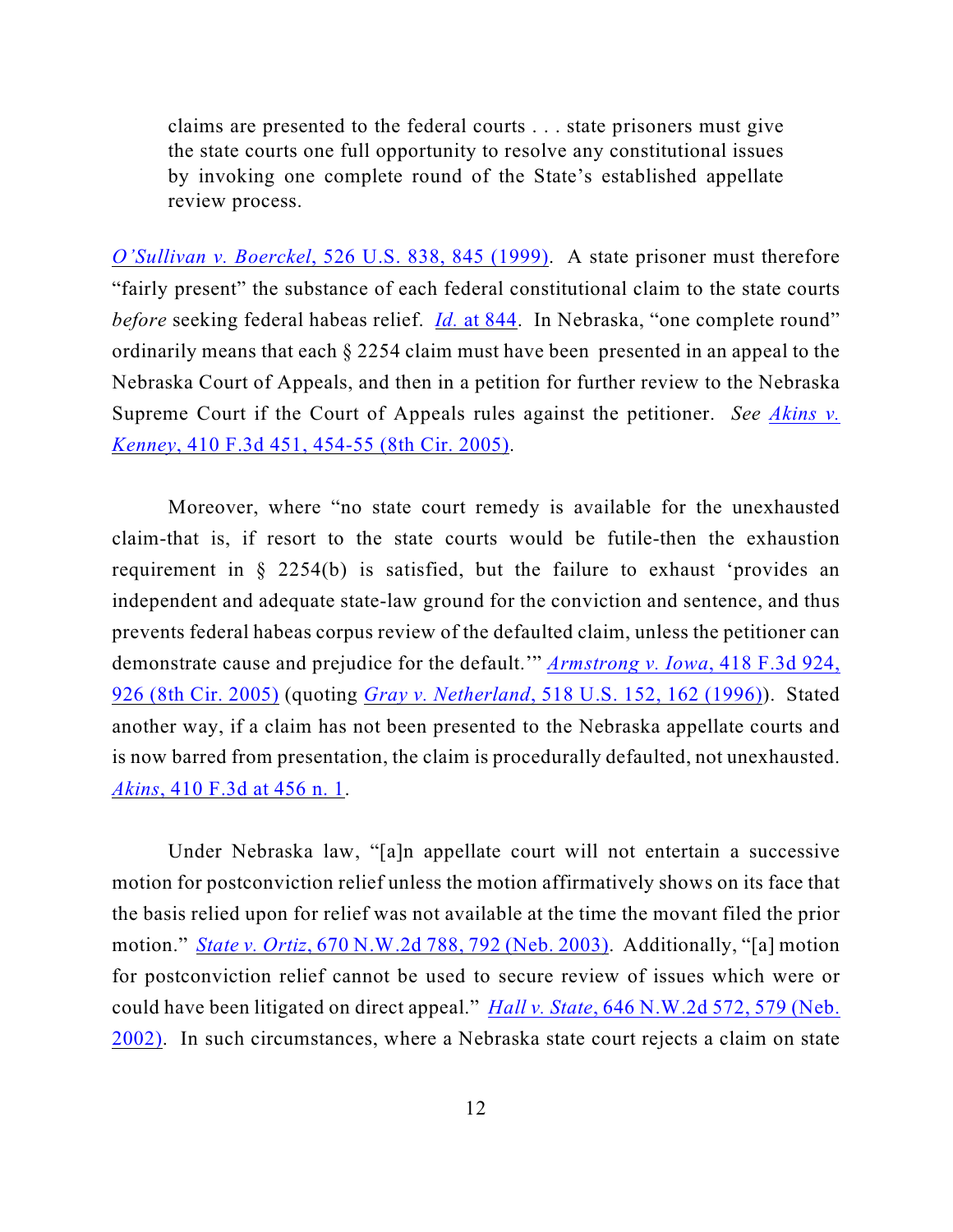procedural grounds, and "issues a plain statement that it is rejecting petitioner's federal claim on state procedural grounds," a federal habeas court is precluded from "reaching the merits of the claim." *Shaddy v. Clarke*[, 890 F.2d 1016, 1018 \(8th Cir.](http://web2.westlaw.com/find/default.wl?ifm=NotSet&rp=%2ffind%2fdefault.wl&sv=Split&rs=WLW9.08&cite=890+f+2d+1018&fn=_top&mt=Westlaw&vr=2.0) [1989\)](http://web2.westlaw.com/find/default.wl?ifm=NotSet&rp=%2ffind%2fdefault.wl&sv=Split&rs=WLW9.08&cite=890+f+2d+1018&fn=_top&mt=Westlaw&vr=2.0); *see also Greer v. Minnesota*[, 493 F.3d 952, 957 \(8th Cir. 2007\)](http://web2.westlaw.com/find/default.wl?rs=WLW9.09&ifm=NotSet&fn=_top&sv=Split&pbc=408EF548&cite=493+f+3d+957&vr=2.0&rp=%2ffind%2fdefault.wl&mt=Westlaw) (reiterating that "when a state court declined to address a prisoner's federal claims because the prisoner had failed to meet a state procedural requirement," federal habeas is barred because "[i]n such instances, the state prisoner forfeits his right to present his federal claim through a federal habeas corpus petition") (quotations omitted). However, the state court procedural decision must "rest[] on independent and adequate state procedural grounds." *Barnett v. Roper*[, 541 F.3d 804, 808 \(8th Cir. 2008\)](http://ecf.ned.uscourts.gov/doc1/11302056790) (quotation omitted). "A state procedural rule is adequate only if it is a firmly established and regularly followed state practice." *[Id.](http://web2.westlaw.com/find/default.wl?ifm=NotSet&rp=%2ffind%2fdefault.wl&sv=Split&rs=WLW9.10&cite=541+f+3d+808&fn=_top&mt=Westlaw&vr=2.0)* (quotation omitted). Even where a claim has been procedurally defaulted, a petitioner is entitled to an opportunity to demonstrate cause and prejudice to excuse the default. *Akins*[, 410 F.3d at 456 n. 1](http://web2.westlaw.com/find/default.wl?fn=_top&rs=WLW8.10&rp=%2ffind%2fdefault.wl&mt=Westlaw&vr=2.0&sv=Split&cite=410+f+3d+454).

### **B. Deckard's Claims One through Three**

As set forth above, Deckard pursued a direct appeal and raised only one issue, that his sentence was excessive. (Filing No. [10-5](https://ecf.ned.uscourts.gov/doc1/11312316236), Attach. 5, at CM/ECF pp. 1-15.) Stated another way, Deckard did not raise Claims One through Three on direct appeal. However, Deckard raised these claims in his Post Conviction Motion and appeal, but the Douglas County District Court rejected them. In denying Deckard relief on these claims, the Douglas County District Court specifically determined that Claims One through Three could and should have been brought on direct appeal, but were not. (Filing No. [10-12](https://ecf.ned.uscourts.gov/doc1/11312316243), Attach. 12, at CM/ECF p. 65.) As such, the claims were procedurally barred. (*[Id.](https://ecf.ned.uscourts.gov/doc1/11312316243)*)

The Nebraska Court of Appeals and the Nebraska Supreme Court affirmed the Douglas County District Court's denial of relief. (Filing No. [10-2](https://ecf.ned.uscourts.gov/doc1/11312316233), Attach. 2, at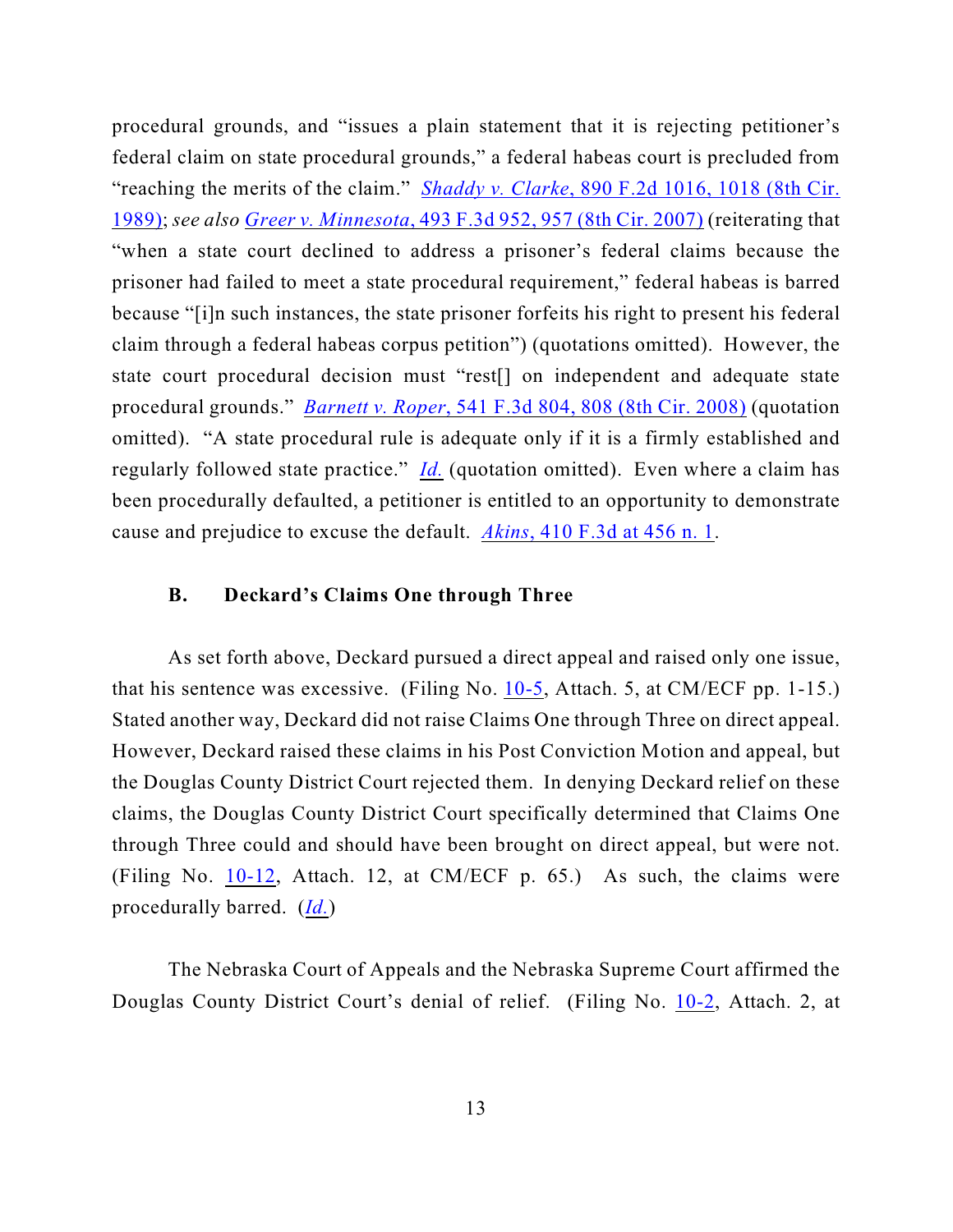CM/ECF p. 1; Filing No. [10-4](https://ecf.ned.uscourts.gov/doc1/11312316235), Attach. 4, at CM/ECF p. 2.)<sup>1</sup> In light of the Nebraska state courts' "plain statement[s]" that they were rejecting Deckard's federal claims on independent and adequate state procedural grounds, this court is barred from addressing the merits of Claims One through Three. *Shaddy,* [890 F.2d at 1018](http://web2.westlaw.com/find/default.wl?ifm=NotSet&rp=%2ffind%2fdefault.wl&sv=Split&rs=WLW9.08&cite=890+f+2d+1018&fn=_top&mt=Westlaw&vr=2.0). Stated another way, Claims One, Two, and Three are procedurally defaulted and the court cannot reach the merits of these claims unless Deckard demonstrates cause and prejudice excusing the default.

### **C. Cause and Prejudice**

To excuse a procedural default, a petitioner must demonstrate either cause for the default and actual prejudice as a result of the alleged violation of federal law, or, in rare cases, that failure to consider the claim will result in a fundamental miscarriage of justice. *Coleman v. Thompson*[, 501 U.S. 722, 750 \(1991\)](file:///|//v). Although there is no precise definition of what constitutes cause and prejudice, "the existence of cause for a procedural default must ordinarily turn on whether the prisoner can show that some objective factor external to the defense impeded counsel's efforts to comply with the State's procedural rule." *Strickler v. Greene*[, 527 U.S. 263, 283 n. 24 \(1999\)](http://web2.westlaw.com/find/default.wl?rs=WLW9.09&ifm=NotSet&fn=_top&sv=Split&cite=527+us+283&vr=2.0&rp=%2ffind%2fdefault.wl&mt=Westlaw); *see also [Bell v. Attorney Gen. of the State of Iowa](http://web2.westlaw.com/find/default.wl?rs=WLW9.09&ifm=NotSet&fn=_top&sv=Split&pbc=408EF548&cite=474+f+3d+558&vr=2.0&rp=%2ffind%2fdefault.wl&mt=Westlaw)*, 474 F.3d 558, 561 (8th Cir. 2007) ("A cause is sufficient to excuse procedural default when it is external to the petitioner, and not attributable to the petitioner.").

The court has carefully reviewed the record in this matter. Deckard has not filed a response to the Answer and therefore makes no argument excusing his procedural default. (*See* Docket Sheet.) Because Deckard has not shown cause and

 $A<sup>1</sup>$ As set forth above, the Nebraska Court of Appeals analyzed portions of the merits of Claims One through Three in its rejection of Claim Four. However, this analysis recognized that these Claims were procedurally defaulted. Indeed, the Nebraska Court of Appeals analyzed the merits of the claims only as part of its analysis of the only properly-raised claim, Claim Four. (Filing No. [10-2](https://ecf.ned.uscourts.gov/doc1/11312316233), Attach. 2, at CM/ECF pp. 3-20.)